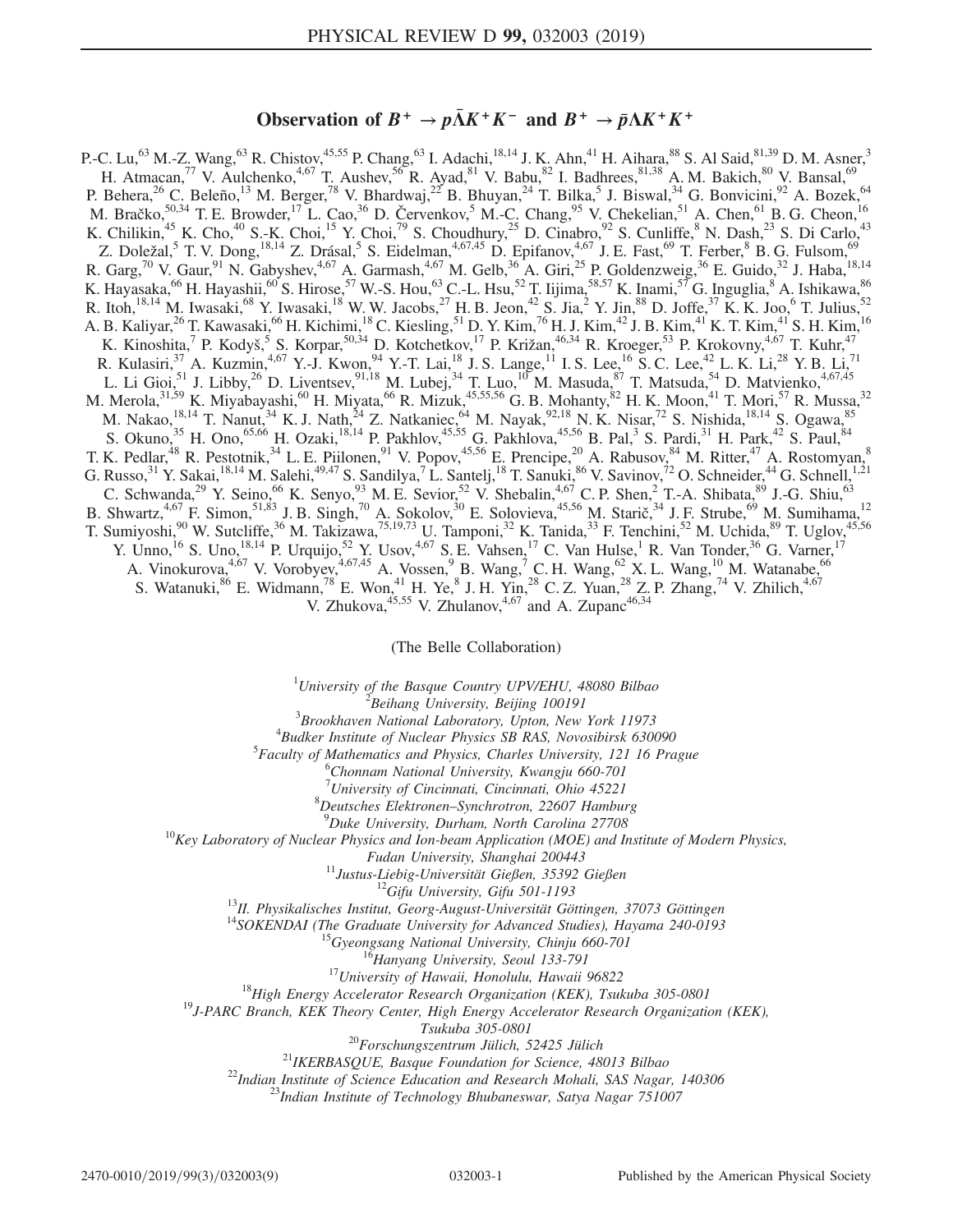<sup>24</sup>Indian Institute of Technology Guwahati, Assam 781039<br><sup>25</sup>Indian Institute of Technology Hyderabad, Telangana 502285<br><sup>26</sup>Indian Institute of Technology Madras, Chennai 600036  $\begin{tabular}{c|c|c} $^{26}$/ndian Institute of Technology Madras, Chemai 600036 \\ \hline \end{tabular} \begin{tabular}{c} $^{26}$/ndian Institute of Theological University, Bloomingon, Indian 47408 \\ $^{28}$/nsitute of High Energy Physics, Chinese Academy of Sciences, Beijing 100049 \\ $^{29}$/nsititute for High Energy Physics, Vern & 10050 \\ $^{29}$/nsitute for High Energy Physics, Provino 142281 \\ $^{30}$/nsitute for High Energy Physics, Provino 142281 \\ $^{31}$/NFN—Sectioned 1 Or125 Torino \\ $^{32}$/MWRN—Sectioned 1.8$ <sup>52</sup>School of Physics, University of Melbourne, Victoria 3010<br><sup>53</sup>University of Mississippi, University, Mississippi 38677<br><sup>54</sup>University of Miyazaki, Miyazaki 889-2192<br><sup>55</sup>Moscow Physical Engineering Institute, Moscow 11 <sup>58</sup>Kobayashi-Maskawa Institute, Nagoya University, Nagoya 464-8602<br><sup>59</sup>Università di Napoli Federico II, 80055 Napoli  $^{60}$ Nara Women's University, Nara 630-8506<br> $^{61}$ National Central University, Chung-li 32054<br> $^{62}$ National United University, Miao Li 36003  $^{63}$ Department of Physics, National Taiwan University, Taipei 10617 <sup>64</sup>H. Niewodniczanski Institute of Nuclear Physics, Krakow 31-342<br><sup>65</sup>Nippon Dental University, Niigata 951-8580<br><sup>66</sup>Niigata University, Niigata 950-2181<br><sup>67</sup>Novosibirsk State University, Novosibirsk 630090<br><sup>68</sup>Osaka Cit <sup>69</sup>Pacific Northwest National Laboratory, Richland, Washington 99352<br><sup>70</sup>Panjab University, Chandigarh 160014<br><sup>71</sup>Peking University, Beijing 100871 <sup>73</sup>Theoretical Research Division, Nishina Center, RIKEN, Saitama 351-0198<br><sup>73</sup>Theoretical Research Division, Nishina Center, RIKEN, Saitama 351-0198<br><sup>74</sup>University of Science and Technology of China, Hefei 230026<br><sup>75</sup>Sho <sup>79</sup>Sungkyunkwan University, Suwon 440-746<br><sup>80</sup>School of Physics, University of Sydney, New South Wales 2006<br><sup>81</sup>Department of Physics, Faculty of Science, University of Tabuk, Tabuk 71451<br><sup>82</sup>Tata Institute of Fundamenta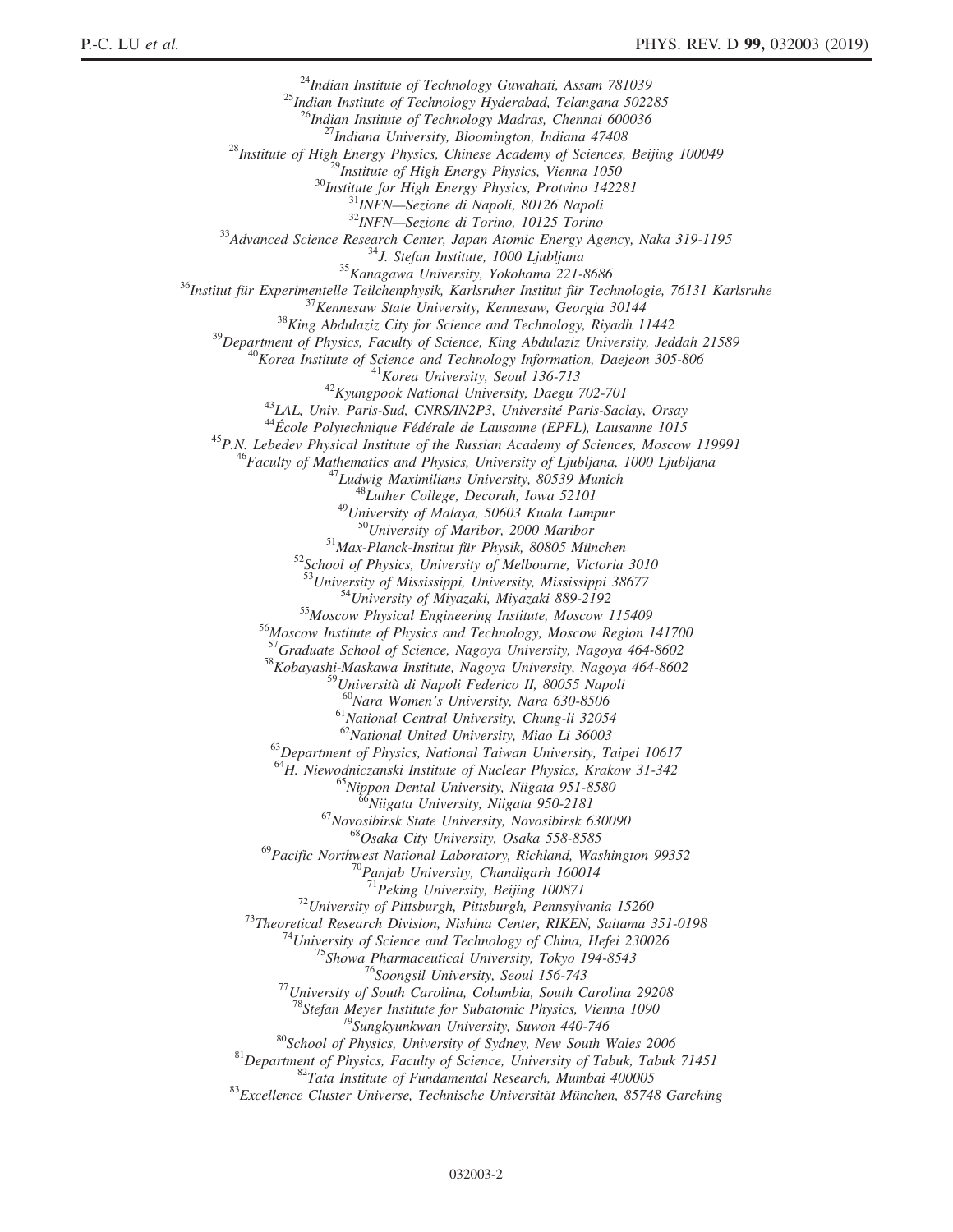<sup>84</sup>Department of Physics, Technische Universität München, 85748 Garching<br><sup>85</sup>Toho University, Funabashi 274-8510<br><sup>86</sup>Department of Physics, Tohoku University, Sendai 980-8578<br><sup>87</sup>Earthquake Research Institute, University <sup>95</sup>Department of Physics, Fu Jen Catholic University, Taipei 24205

(Received 27 July 2018; published 7 February 2019)

We report the study of  $B^+ \to p\bar{\Lambda}K^+K^-$  and  $B^+ \to p\Lambda K^+K^+$  decays using a 772 × 10<sup>6</sup>  $B\bar{B}$  pair data sample recorded on the  $\Upsilon(4S)$  resonance with the Belle detector at KEKB. The following branching fractions are measured:  $\mathcal{B}(B^+ \to p\bar{\Lambda}K^+K^-) = (4.10^{+0.45}_{-0.43} \pm 0.50) \times 10^{-6}$ ,  $\mathcal{B}(B^+ \to p\Lambda K^+K^+) =$  $(3.70^{+0.39}_{-0.37} \pm 0.44) \times 10^{-6}$ ,  $\mathcal{B}(\eta_c \to p\bar{\Lambda}K^- + \text{c.c.}) = (2.83^{+0.36}_{-0.34} \pm 0.35) \times 10^{-3}$  and  $\mathcal{B}(B^+ \to p\bar{\Lambda}\phi) =$  $(7.95 \pm 2.09 \pm 0.77) \times 10^{-7}$ , where c.c. denotes the corresponding charge-conjugation process. The intermediate resonance decays are excluded in the four-body decay measurements. We also find evidence for  $\mathcal{B}(\eta_c \to \Lambda(1520)\bar{\Lambda} + \text{c.c.}) = (3.48 \pm 1.48 \pm 0.46) \times 10^{-3}$  and  $\mathcal{B}(B^+ \to \Lambda(1520)\bar{\Lambda}K^+) = (2.23 \pm 0.46) \times 10^{-3}$  $0.63 \pm 0.25) \times 10^{-6}$ . No significant signals are found for  $J/\psi \rightarrow \Lambda (1520)\bar{\Lambda} + \text{c.c.}$  and  $B^+ \rightarrow$  $\bar{\Lambda}$ (1520) $\Lambda K^+$ ; we set the 90% confidence level upper limits on their decay branching fractions as  $< 1.80 \times 10^{-3}$  and  $< 2.08 \times 10^{-6}$ , respectively.

DOI: [10.1103/PhysRevD.99.032003](https://doi.org/10.1103/PhysRevD.99.032003)

Baryonic B decays have been studied at the B-factories [\[1\]](#page-8-0), and many intriguing features have been found. Baryonantibaryon pairs are produced almost collinearly in most baryonic  $B$  decays such that their masses peak near threshold. There seems to exist a hierarchical structure in the branching fractions of multibody decays, e.g.,  $\mathcal{B}(B^0 \to p \bar{\Lambda}_c^- \pi^+ \pi^-) > \mathcal{B}(B^+ \to p \bar{\Lambda}_c^- \pi^+) > \mathcal{B}(B^0 \to p \bar{\Lambda}_c^-)$ [\[2,3\].](#page-8-1) The angular distribution of the proton against the energetic meson ( $K^+$  or  $\pi^-$  for the following cases) in the dibaryon system of  $B^+ \to p\bar{p}K^+$  and  $B^0 \to p\bar{\Lambda}\pi^-$  show a trend opposite to those predicted by theory [\[1\].](#page-8-0) These two decays occur presumably via the  $b \rightarrow sq$  penguin process, where  $g$  denotes a hard gluon.

Lately, many more interesting phenomena in baryonic B decays have been found by the LHCb experiment, e.g., very rare two-body decays like  $B^0 \rightarrow p\bar{p}$  [\[4\],](#page-8-2) first evidence for  $CP$  violation in baryonic B decays [\[5\],](#page-8-3) baryonic  $B_s$  decay [\[6\]](#page-8-4), baryonic  $B_c$  decay [\[7\]](#page-8-5), and many first observations of four-body  $B^0$  and  $B_s$  decays [\[8\].](#page-8-6)

A generalized factorization picture [\[9\]](#page-8-7) can qualitatively explain some of the experimental findings. However, the predicted branching fractions may differ by a factor of ten from experimental measurements, e.g.,  $B^0 \rightarrow p\bar{\Lambda}D^{*-}$  [\[10\]](#page-8-8). Later theoretical predictions [\[11\]](#page-8-9) better compare with data after using improved baryonic form factors. It is clear that further studies of baryonic  $B$  decays are needed in order to improve theoretical understanding. In this paper, we report measurements of  $B^+ \to p\bar{\Lambda}K^+K^-$  and  $B^+ \to p\Lambda K^+K^+,$ for which theoretical predictions of  $\mathcal{B}(B^+ \to p\bar{\Lambda}K^+K^-)$ [\[12\]](#page-8-10) and  $\mathcal{B}(B^+ \to p \Lambda \phi)$  [\[13\]](#page-8-11) are available.

The data sample used in this study corresponds to an integrated luminosity of 711 fb<sup>-1</sup>, which contains  $772 \times$  $10^6$   $B\bar{B}$  pairs produced at the  $\Upsilon(4S)$  resonance. The Belle detector [\[14,15\]](#page-8-12) is located at the interaction point (IP) of the KEKB asymmetric-energy  $e^+$  (3.5 GeV)  $e^-$  (8 GeV) collider [\[16,17\]](#page-8-13). It is a large-solid-angle spectrometer comprising six specialized subdetectors: the Silicon Vertex Detector, the 50-layer Central Drift Chamber (CDC), the Aerogel Cherenkov Counter (ACC), the Time-Of-Flight scintillation counter (TOF), the electromagnetic calorimeter (ECL), and the  $K_L^0$  and muon detector (KLM). A superconducting solenoid surrounding all but the KLM produces a 1.5 T magnetic field.

In this analysis, we combine  $p\Lambda K^{+}K^{-}$  ( $\bar{p}\Lambda K^{+}K^{+}$ ) to form  $B^+$  candidates. We require charged particles (tracks from  $\Lambda$  are excluded) to originate near the IP, less than 1.0 cm away along the positron beam direction and less than 0.2 cm away in the transverse plane. To identify a kaon or a proton track, we use the likelihood information from

Published by the American Physical Society under the terms of the [Creative Commons Attribution 4.0 International](https://creativecommons.org/licenses/by/4.0/) license. Further distribution of this work must maintain attribution to the author(s) and the published article's title, journal citation, and DOI. Funded by SCOAP<sup>3</sup>.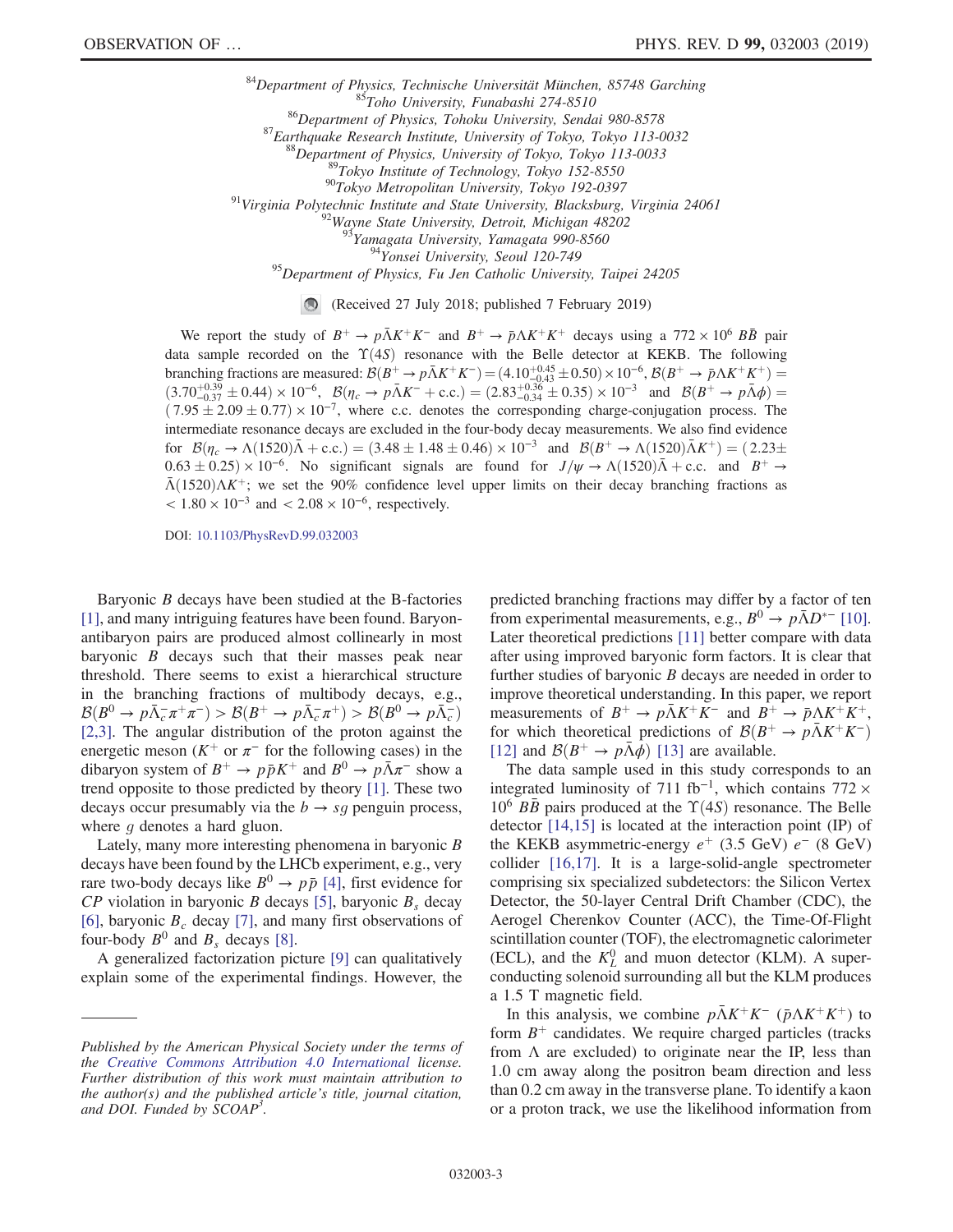the charged-hadron identification system (CDC, ACC, TOF) [\[18\]](#page-8-14) and apply the same selection criteria as in Ref. [\[19\]](#page-8-15). We use information from ECL and KLM to reject charged particles resembling electrons and muons. We require  $\Lambda(p\pi^-)$  candidates to have a displaced vertex that is consistent with a long-lived particle originating from the IP and a mass between 1.111 and 1.121  $GeV/c^2$ .

We use the following two variables,  $\Delta E \equiv E_{\text{recon}} - E_{\text{beam}}$ and  $M_{bc} \equiv \sqrt{(E_{\text{beam}}/c^2)^2 - (P_{\text{recon}}/c)^2}$ , to identify signal, where  $E_{\text{recon}}/P_{\text{recon}}$  and  $E_{\text{beam}}$  are the reconstructed B energy/momentum and beam energy measured in the  $\Upsilon(4S)$  rest frame, respectively. We define 5.24 <  $M_{\text{bc}}$  < 5.29 GeV/ $c^2$  and  $|\Delta E|$  < 0.2 GeV as the fit region; 5.27 <  $M_{\text{bc}}$  < 5.29 GeV/ $c^2$  and  $|\Delta E|$  < 0.03 GeV as the signal region.

The dominant background is from the continuum process ( $e^+e^- \rightarrow q\bar{q}$ ,  $q = u, d, s, c$ ). We generate phase space  $B^+ \to p\bar{\Lambda}K^+K^-$  and  $B^+ \to \bar{p}\Lambda K^+K^+$  signal events and continuum background using EvtGen [\[20\]](#page-8-16) and later process them with a GEANT3-based detector simulation program that provides the detector-level information [\[21\]](#page-8-17). These Monte Carlo (MC) samples are used to optimize the signal selection criteria. We use a neural network package, Neurobayes [\[22\]](#page-8-18), for background suppression. There are 21 input variables for the training of Neurobayes: 17 modified Fox-Wolfram moments treating the information of particles involved in the signal  $B$  candidate separately from those in the rest of the event [\[23,24\]](#page-8-19) to distinguish spherical BB events from the jetlike  $q\bar{q}$  events, the missing mass of each event, the vertex difference between the  $B^+$ candidate and the accompanying B, the angle between  $B^+$ flight direction and the beam axis in the  $\Upsilon(4S)$  rest frame, and the tagging information for the accompanying B [\[25\]](#page-8-20). The output value of Neurobayes is between  $+1$  (BB-like) and  $-1$  ( $q\bar{q}$ -like). The optimized selection and its related systematic uncertainty is mode dependent.

We consider at most one  $B^+$  candidate in each event: if there are multiple candidates, we select the one with the smallest  $(\chi^2_{B-V} + \chi^2_{A-V}$ , where  $\chi^2_{B(\Lambda)-V}$  represents the  $\chi^2$ value of  $B(\Lambda)$  vertex fit. The probability to have multiple B candidates is less than 6% and the success rate of this selection is larger than 92% according to MC study.

In the investigation of possible intermediate states in  $B^+ \to p\bar{\Lambda}K^+K^-$  and  $B^+ \to \bar{p}\Lambda K^+K^+$ , we check the mass spectra from combinations of various final-state particles in and near the signal region. We find many intermediate resonances:  $\eta_c$ ,  $J/\psi$  and  $\chi_{c1}$  in  $M(p\bar{\Lambda}K^-)$ ;  $\phi$  in  $M(K^+K^-)$ ;  $\Lambda(1520)$  $\Lambda(1520)$  $\Lambda(1520)$  in  $M(pK^-)$ . As an example, Fig. 1 shows the  $pK^$ mass distribution for  $p\Lambda K^{+}K^{-}$  events in and near signal region with all selection cuts applied (including the charmonia veto and  $\phi$  veto mentioned below). A clear  $\Lambda(1520)$  peak is observed. After removing events in the mass windows of resonances:  $2.92 < M(p\bar{\Lambda}K^{-})$ 3.11 GeV/ $c^2$  for  $\eta_c$  and  $J/\psi$ , 3.49 <  $M(p\bar{\Lambda}K^-)$  < 3.53 GeV/ $c^2$  for  $\chi_{c1}$ , 1.01 <  $M(K^+K^-)$  < 1.03 GeV/ $c^2$ 

<span id="page-3-0"></span>

FIG. 1. Invariant mass distribution of  $pK^-$  for  $p\bar{\Lambda}K^+K^$ candidate events.

for  $\phi$ , and 1.46 <  $M(pK^{-})$  < 1.58 GeV/ $c^{2}$  for  $\Lambda(1520)$ , we still observe a large number of signal events. Ignoring other possible but unseen intermediate resonances, we attribute them to signal events of  $B^+ \rightarrow p\bar{\Lambda}K^+K^-$  and  $B^+ \rightarrow \bar{p}\Lambda K^+K^+$  four-body decays. Note that there is no significant  $D^0$  peak found. We also find a threshold peak mixed with the phase space distribution in the  $p\bar{\Lambda}$  mass spectrum. Therefore, we generate signal MC samples with this feature to mimic data. This mixing ratio is mode dependent in order to match with data.

We use an extended unbinned maximum likelihood fit to extract signal yields of  $B^+ \to p\bar{\Lambda}K^+K^-$  and  $B^+ \to$  $\bar{p}\Lambda K^{+}K^{+}$  four-body decays. The likelihood function is defined as

$$
\mathcal{L} = \frac{e^{-(N_s + N_b)}}{N!} \prod_{i=1}^{N} (N_s P_s(\Delta E^i, M_{bc}^i) + N_b P_b(\Delta E^i, M_{bc}^i)),
$$

where  $N$  is the number of total events,  $i$  denotes the event index,  $N_s$  and  $N_b$  are fit parameters representing the numbers of signal events and background events, respectively;  $P_s$  and  $P_b$  are the probability density functions of signal and background, respectively.

Backgrounds like generic  $(b \rightarrow c)$  B decays and other rare  $(b \rightarrow u, d, s)$  B decays, after investigation of MC simulation, show no peak in the fit region. We combine them with continuum background as the general background to fit with. We use Gaussian functions to model the signal shapes in both  $\Delta E$  and  $M_{bc}$ , a second-order polynomial function for the background  $\Delta E$  distribution and an ARGUS function [\[26\]](#page-8-21) for the background  $M_{bc}$  distribution. The fit results are displayed in Fig. [2.](#page-4-0) Note that the possible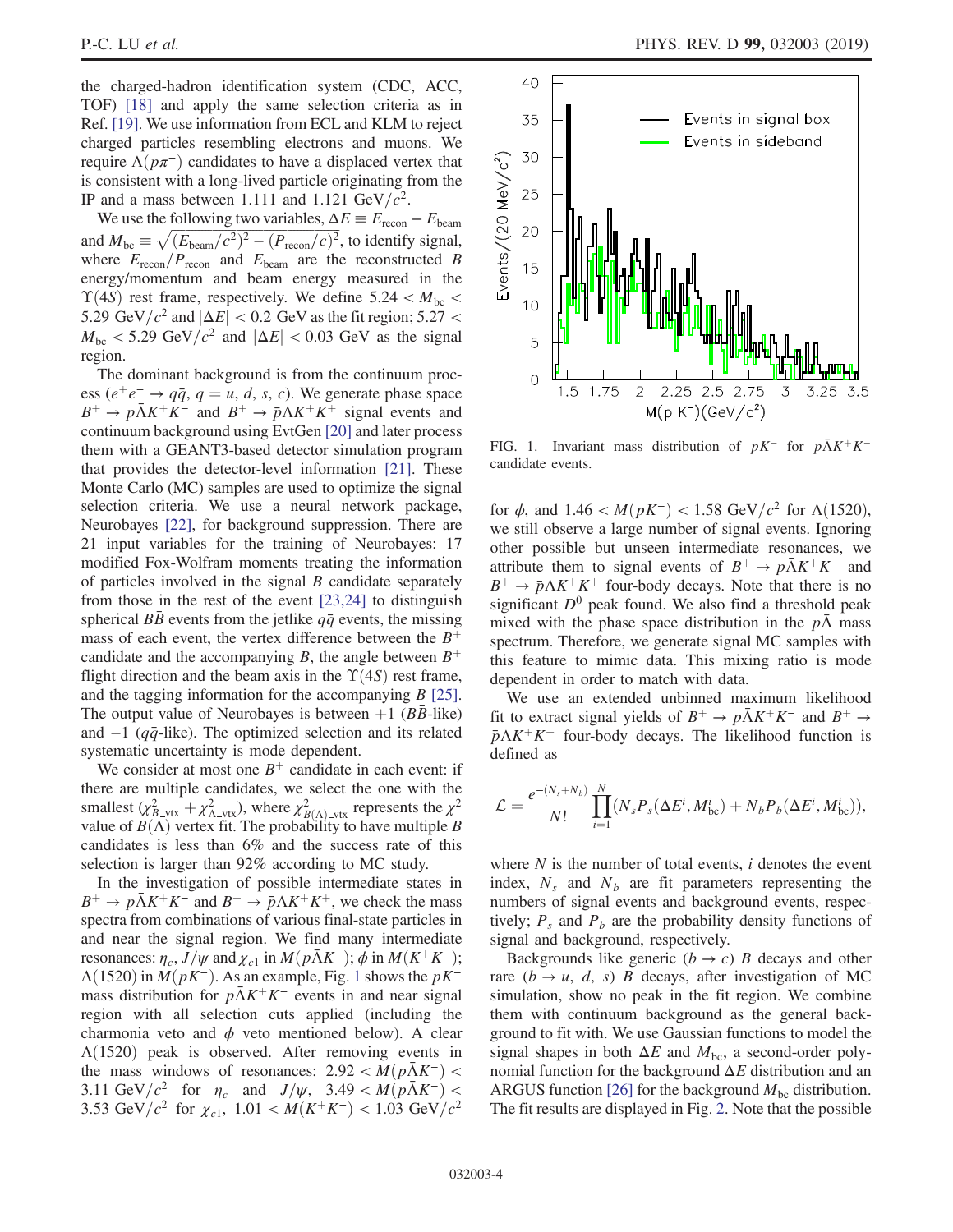<span id="page-4-0"></span>

FIG. 2. Fit results of four-body decays in projection plots of  $\Delta E$  (5.27 <  $M_{bc}$  < 5.29 GeV/ $c^2$ ) and  $M_{bc}$  ( $|\Delta E|$  < 0.03 GeV). (a), (c) are for the final state  $p\bar{\Lambda}K^+K^-$ ; (b), (d) are for the final state  $\bar{p}\Lambda K^{+}K^{+}$ .

feed-down events from  $B^+ \to p\overline{\Sigma}^0 K^+ K^-$  and  $B^+ \to$  $\bar{p}\Sigma^{0}K^{+}K^{+}$  will form a peak around −0.1 GeV in the  $\Delta E$  spectra. The fit bias due to this excess around −0.1 GeV is negligible (<0.4%). We apply the same fitting procedure in bins of  $M_{p\bar{\Lambda}/\bar{p}\Lambda}$  to determine the signal yields. The corresponding normalized and efficiency-corrected signal yield distributions are shown in Fig. [3](#page-4-1).

<span id="page-4-1"></span>

FIG. 3. Normalized and efficiency-corrected signal yield distributions of  $M(p\overline{\Lambda})$  and  $M(\overline{p}\Lambda)$  for four-body decays. Clear threshold peaks are observed.

Since the signal yield is significant enough, we fix the signal shapes in a similar likelihood fit to extract the signal yields with intermediate resonances  $\eta_c$ ,  $J/\psi$ ,  $\chi_{c1}$ ,  $\Lambda$ (1520) and  $\phi$ . In addition to  $\Delta E$  and  $M_{bc}$ , we include the invariant mass of an intermediate resonance as a third variable in our fit assuming that the probability density function,  $P(M_{res})$ , is independent of  $P(\Delta E, M_{bc})$ . We use the world average mass and width values of these resonances to generate MC samples [\[2\].](#page-8-1) For  $\eta_c$  and  $\phi$ , we use a Breit-Wigner function convolved with a Gaussian function; for  $J/\psi$  and  $\chi_{c1}$ , we use the sum of two Gaussian functions in order to fit the corresponding MC mass distributions; for  $\Lambda(1520)$ , we use one Breit-Wigner function. The obtained signal shapes are fixed in the later data fit. We use a 2nd-order polynomial function to model the background shape in the resonance mass spectrum. The different components of the fit function are the resonance signal (peaking in all spectra),

<span id="page-4-2"></span>

FIG. 4. Fit results of  $B^+ \to \eta_c K^+ (\eta_c \to p\bar{\Lambda} K^-)$  and  $B^+ \to$  $J/\psi K^+(J/\psi \rightarrow p\bar{\Lambda}K^-)$  with 2.75 <  $M_{p\bar{\Lambda}K^-}/M_{\bar{p}\Lambda K^+}$  < 3.2GeV/ $c^2$ in projection plots of  $\Delta E$  (5.27 <  $\dot{M}_{bc}$  < 5.29 GeV/ $c^2$ ),  $M_{bc}$  $(|\Delta E| < 0.03$  GeV) and  $M_{p\bar{\Lambda} K^-}/M_{\bar{p}\Lambda K^+}$  (in signal box). (a), (c), (e) are for the final state  $p\overline{\Lambda}K^{+}\overline{K}$ ; (b), (d), (f) are for the final state  $\bar{p}\Lambda K^{+}K^{+}$ . For illustration purpose, we only show signal curve peaking in all spectra and four-body decay as horizontal-line region, and merge all backgrounds as crosshatched region.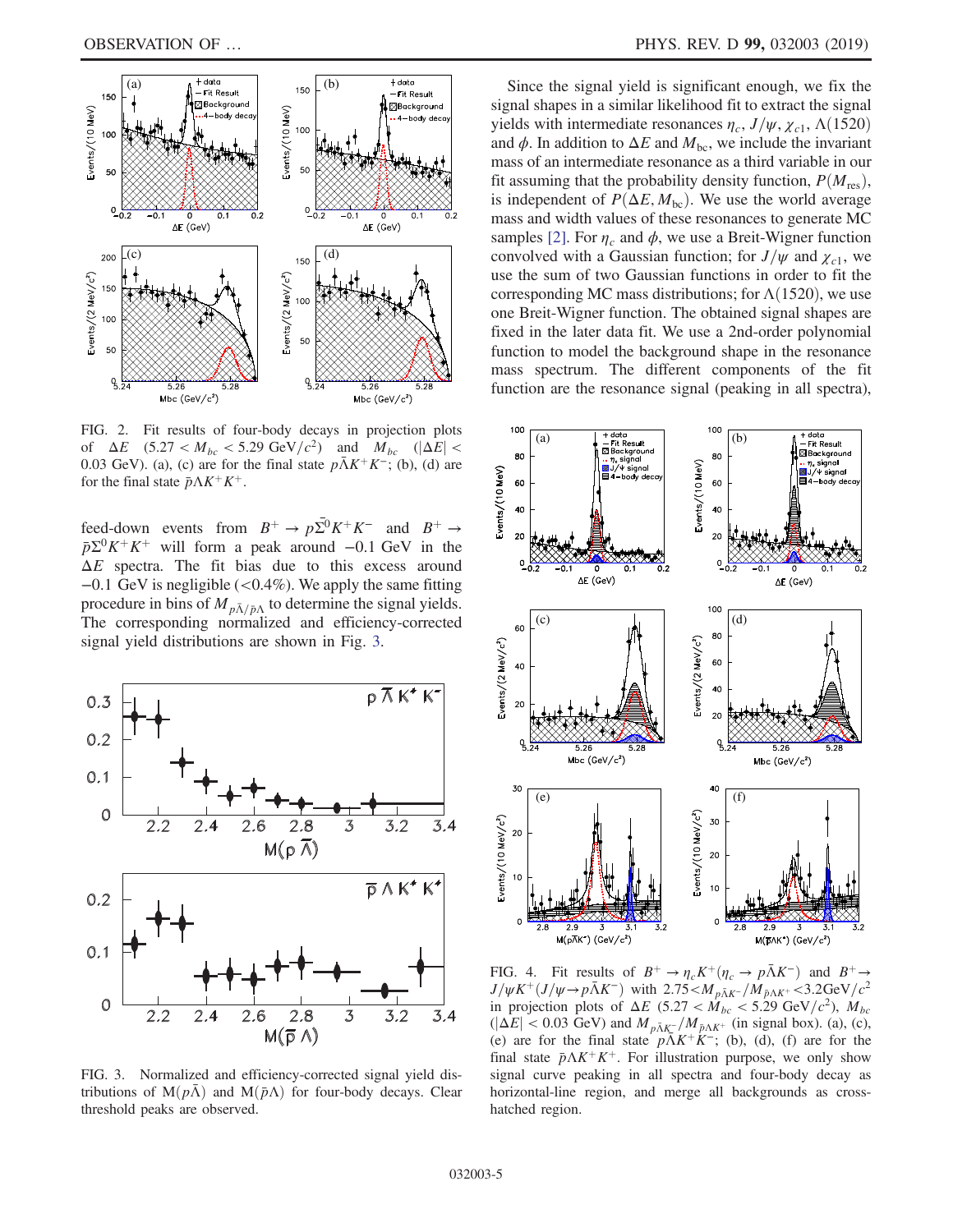four-body decay signal (only peaking in  $\Delta E$  and  $M_{bc}$ ), background with resonances produced by other processes (only peaking in  $M_{res}$ ) and nonpeaking background. In contrast to fixed peaking shapes, all non-peaking shapes are floated and determined from the fit. Figure [4](#page-4-2) shows the fit results for  $B^+ \to \eta_c K^+$  ( $\eta_c \to p\bar{\Lambda} K^-$ ) and  $B^+ \to$  $J/\psi K^+$  ( $J/\psi \rightarrow p\bar{\Lambda} K^-$ ). Figure [5](#page-5-0) shows the fit result of  $B^+ \to \chi_{c1} K^+$ . Figure [6](#page-5-1) shows the fit result of  $B^+ \to p\bar{\Lambda}\phi$ . After applying charmonia veto and  $\phi$  veto, the fit results of  $B^+ \to \Lambda (1520) \bar{\Lambda} K^+$  and  $B^+ \to \bar{\Lambda} (1520) \Lambda K^+$  are shown in Fig. [7](#page-6-0).

In the mass window of  $\eta_c$ , we observe a clear resonance in  $M(pK^-)$ , at the nominal mass of  $\Lambda(1520)$ . So there is a non-negligible fraction of  $\eta_c \to p\bar{\Lambda} K^-$  from  $\eta_c \to$  $\Lambda(1520)\overline{\Lambda}$ . In the same manner, we fit the  $\Delta E$ ,  $M_{bc}$ ,  $M(p\bar{\Lambda}K^-)$  and  $M(pK^-)$  spectra simultaneously in order to determine the yields of  $\eta_c \to \Lambda (1520) \Lambda$  and  $J/\psi \to$  $\Lambda(1520)\overline{\Lambda}$ . The fit results are shown in Fig. [8](#page-6-1).

<span id="page-5-0"></span>

The value of the fit significance is defined by  $\sqrt{-2 \times \ln(\mathcal{L}_0/\mathcal{L}_s)}(\sigma)$ , where  $\mathcal{L}_0$  is the likelihood with null signal yield and  $\mathcal{L}_s$  is the likelihood with measured yield. In the above calculation, we have used the likelihood function which is smeared by considering the additive systematic uncertainties that would affect the fitted yield. For those modes with fit significance less than  $3\sigma$ , we integrate the smeared likelihood function in order to find out the upper limit yield at the 90% confidence level. That is, to calculate N that satisfies

$$
\int_0^N \mathcal{L}(n) dn = 0.9 \int_0^\infty \mathcal{L}(n) dn,
$$

where  $\mathcal{L}(n)$  denotes the likelihood function with the condition that the number of signal events is fixed to the value n.

For systematic uncertainty, we consider tracking uncertainty per track for charged particles (0.35% for each charged particle and  $0.70\%$  for  $\Lambda$ ). The uncertainty of the estimated number of  $B\bar{B}$  pairs is 1.4%. The  $\Lambda$  selection uncertainty is determined by the difference of the flightdistance distribution between data and MC (3.0%). Some of systematic uncertainties are mode-dependent. The uncertainty in proton/antiproton identification is determined by using the study of  $\Lambda/\Lambda$  (0.38% to 0.53%) in data, while the uncertainty in kaon identification is determined from the study of  $D^{*+} \to D^0 \pi^+$ ,  $D^0 \to K^- \pi^+$  in data (2.0% to 3.7%). We generate two kinds of signal MC: one considering a threshold enhancement in the dibaryonic

<span id="page-5-1"></span>

 $M_{\bar{p}\Lambda K^+}$  < 3.6 GeV/ $c^2$  in projection plots of  $\Delta E$  (5.27 <  $\dot{M}_{bc}$  < 5.29 GeV/ $c^2$ ),  $M_{bc}$  ( $|\Delta E|$  < 0.03 GeV) and  $M_{p\bar{\Lambda} K^-}/M_{\bar{p}\Lambda K^+}$ (in signal box). (a), (c), (e) are for the final state  $p\overline{\Lambda}K^{+}K^{-}$ ; (b), (d), (f) are for the final state  $\bar{p}\Lambda K^{+}K^{+}$ . For illustration purpose, we only show signal curve peaking in all spectra and four-body decay as horizontal-line region, and merge all backgrounds as cross-hatched region.

FIG. 6. Fit result of  $B^+ \to p\bar{\Lambda}\phi$  with  $1.00 < M_{K^+K^-} <$ 1.08 GeV/ $c^2$  in projection plots of  $\Delta E$  (5.27 <  $M_{bc}$  < 5.29 GeV/ $c^2$ ),  $M_{bc}$  ( $|\Delta E|$  < 0.03 GeV) and  $M_{K^+K^-}$  (in signal box). For illustration purpose, we only show signal curve peaking in all spectra and four-body decay as horizontal-line region, and merge all backgrounds as cross-hatched region.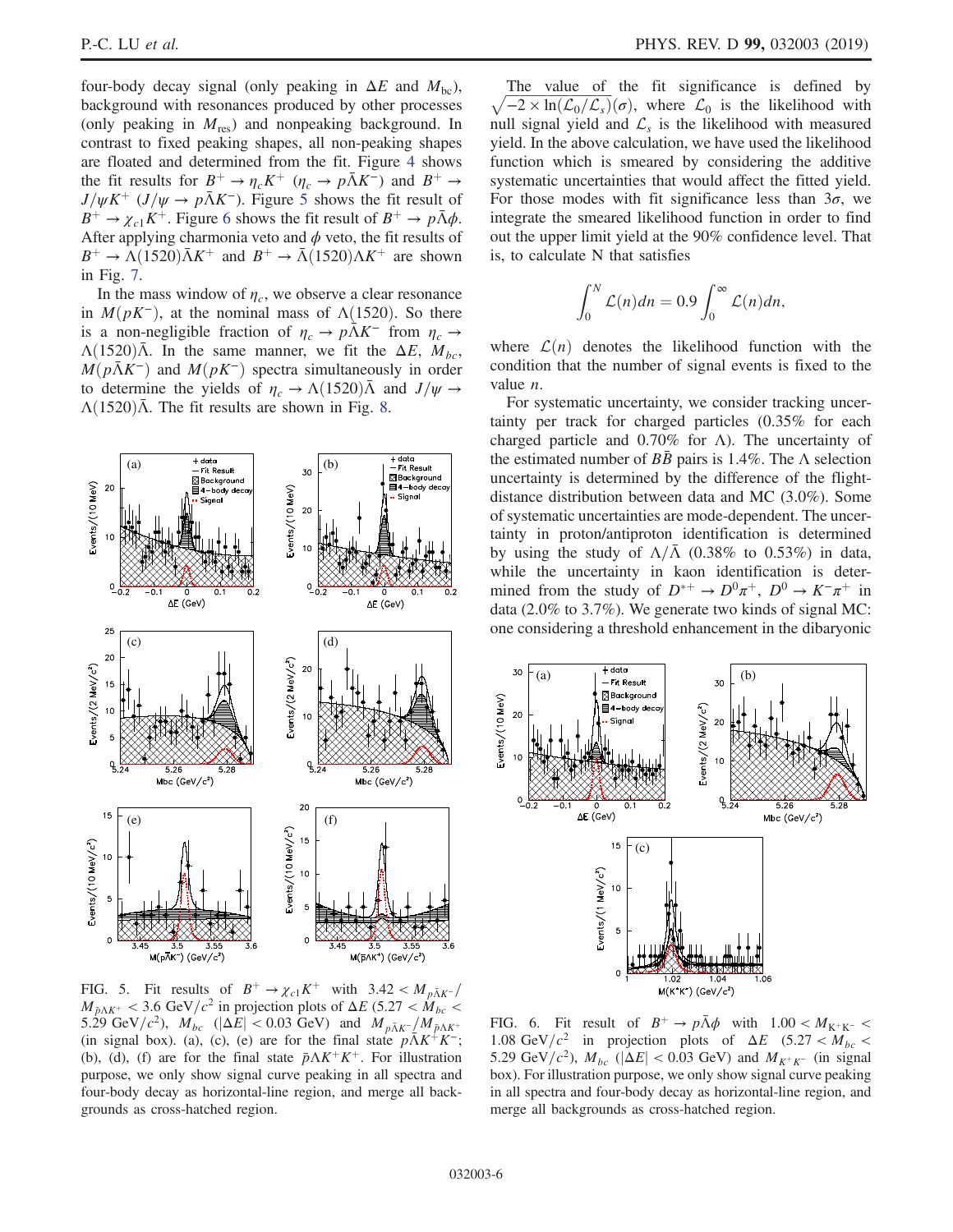<span id="page-6-0"></span>

FIG. 7. Fit results of  $B^+ \rightarrow \Lambda(1520)\bar{\Lambda}K^+$  and  $B^+ \rightarrow$  $\bar{\Lambda}$ (1520) $\Lambda K^+$  with 1.44 <  $M_{pK^-}/M_{\bar{p}K^+}$  < 1.8 GeV/ $c^2$  in projection plots of  $\Delta E$  (5.27 <  $\dot{M}_{bc}$  < 5.29 GeV/ $c^2$ ),  $M_{bc}$  $(|\Delta E| < 0.03$  GeV) and  $M_{pK}$ <sup>-</sup>/ $M_{\bar{p}K}$ <sup>+</sup> (in signal box). (a), (c), (e) are for the final state  $p\overline{\Lambda}K^+K^-$ ; (b), (d), (f) are for the final state  $\bar{p}\Lambda K^{+}K^{+}$ . For illustration purpose, we only show signal curve peaking in all spectra and four-body decay as horizontal-line region, and merge all backgrounds as crosshatched region.

system, the other with only phase space decays, and we mix the two samples to mimic the real data. The MC modeling uncertainty is set to be the larger difference in reconstruction efficiency between the threshold enhancement MC and phase space MC (0.52% to 9.3%). The smallest value, 0.52%, is for  $B^+ \to \eta_c K^+$  due to limited phase space. The uncertainty from the fixed signal probability density function is obtained by varying all of the shape variables by one sigma and refitting (2.7% to 3.3%). The statistical uncertainty of the MC reconstruction efficiency is 0.31% to 0.47%. The uncertainty of  $q\bar{q}$  suppression is obtained from the reconstruction efficiency difference with and without the cut (0.50% to 5.0%). We apply the  $D^0$  veto to redo the analysis and attribute the possible veto uncertainty 2.2% to 7.4%, where the statistical uncertainty from data is included. All the above uncertainties are combined in quadrature to obtain the total systematic uncertainties (5.9% to 12%).

<span id="page-6-1"></span>

FIG. 8. Fit results of  $B^+ \to \eta_c K^+$  ( $\eta_c \to \Lambda (1520) \bar{\Lambda}$ ) and  $B^+ \to$  $J/\psi K^+$   $(J/\psi \rightarrow \Lambda(1520)\bar{\Lambda})$  in projection plots of  $\Delta E$  $(5.27 < M_{bc} < 5.29, 2.9 < M_{p\bar{\Lambda}K_{\perp}}/M_{\bar{p}\Lambda K^+} < 3.12 \,\text{GeV}/c^2$  and  $1.45 < M_{pK^-}/M_{\bar{p}K^+} < 1.58 \,\text{GeV}/c^2$ ),  $M_{bc}$  ( $|\Delta E| < 0.03 \,\text{GeV}$ ,  $2.9 < M_{\bar{p}\bar{\Lambda}K^-} / M_{\bar{p}\Lambda K^+} < 3.12 \,\text{GeV}/c^2$  and  $1.45 < M_{pK^-} / M_{\bar{p}K^+} <$ 1.58GeV/ $c^2$ ),  $M_{p\bar{\Lambda} K^-} / M_{\bar{p}\Lambda K^+}$  (in signal box and 1.45 <  $M_{pK^-}/M_{\bar{p}K^+}$  < 1.58 GeV/ $c^2$ ) and  $M_{pK^-}/M_{\bar{p}K^+}$  (in signal box and 2.9  $\lt M_{p\bar{\Lambda}K^-}/M_{\bar{p}\Lambda K^+}$  < 3.12 GeV/c<sup>2</sup>). (a), (c), (e), (g) are for the final state  $p\bar{\Lambda}K^+K^-$ ; (b), (d), (f), (h) are for the final state  $\bar{p}\Lambda K^{+}K^{+}$ . For illustration purpose, we only show signal curve peaking in all spectra, and merge other B decay signals as horizontal-line region and all backgrounds as cross-hatched region.

Table [I](#page-7-0) summarizes the fit yields, reconstruction efficiencies and corresponding systematic uncertainties of significant and evident modes; Table [II](#page-7-1) summarizes the upper limit yields and reconstruction efficiencies for modes with fit significance less than  $3\sigma$ . Note that the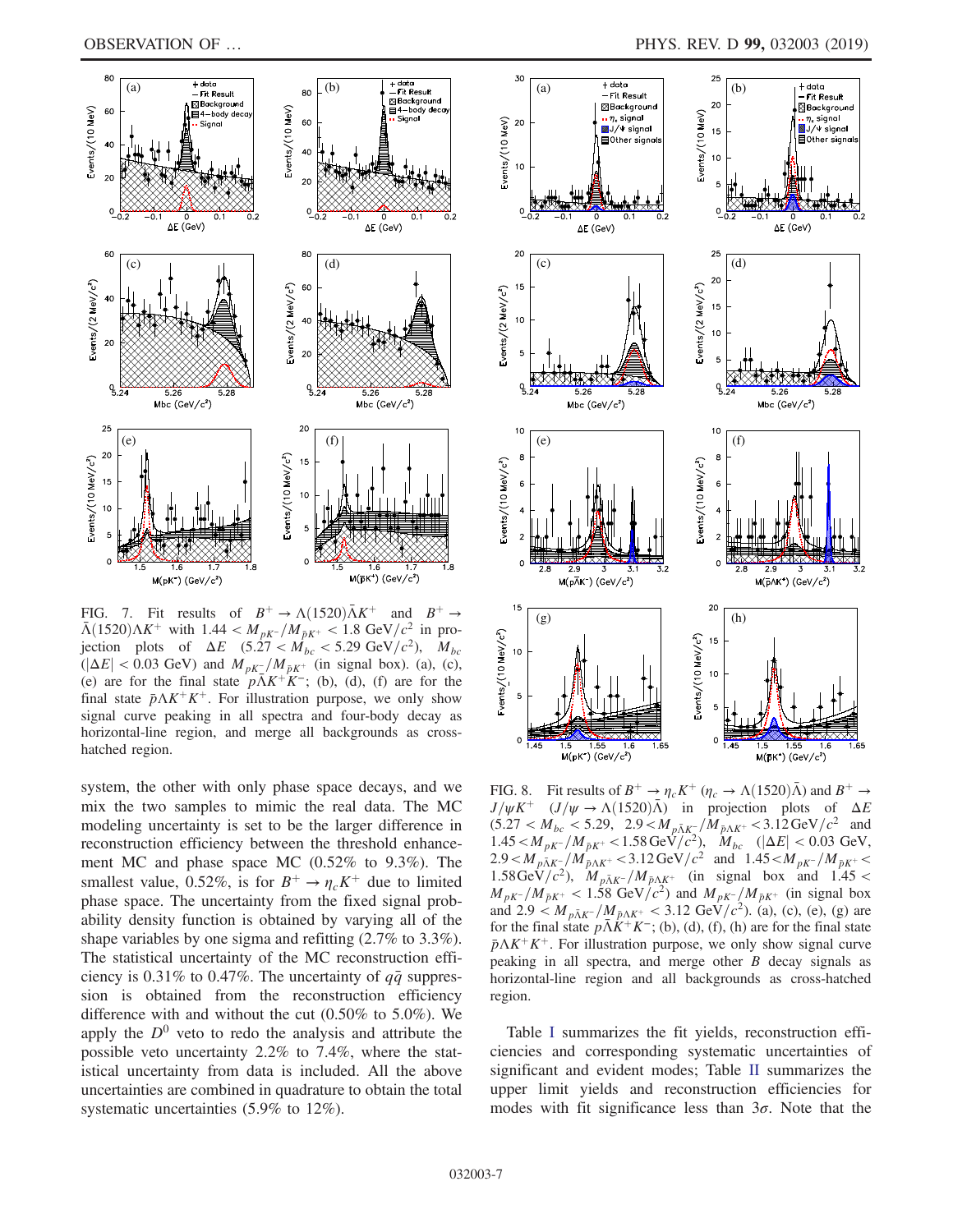<span id="page-7-0"></span>TABLE I. Signal yields  $(N_s)$ , reconstruction efficiencies ( $\varepsilon_{\text{eff}}$ ), systematic uncertainties (sys) and significances ( $\sigma$ ) from extended unbinned maximum likelihood fits for modes with fit significance greater than  $3\sigma$ .

| Mode                                                                                                              | $N_{s}$                 | $\varepsilon_{\rm eff}(\%)$ | $sys(\%)$ | $\sigma$     |
|-------------------------------------------------------------------------------------------------------------------|-------------------------|-----------------------------|-----------|--------------|
| $B^+ \rightarrow p\bar{\Lambda}K^+K^-$                                                                            | $190.1_{-19.6}^{+20.3}$ | 5.84                        | 12.2      | 11.7         |
| $B^+ \rightarrow \bar{p}\Lambda K^+ K^+$                                                                          | $188.0^{+19.2}_{-18.4}$ | 6.40                        | 11.8      | 12.7         |
| $(B^+ \to \eta_c K^+) \times (\eta_c \to p\bar{\Lambda}K^-)$                                                      | $89.7^{+14.1}_{-13.3}$  | 7.19                        | 5.91      | 8.46         |
| $(B^+ \to \eta_c K^+) \times (\eta_c \to \bar{p} \Lambda K^+)$                                                    | $67.0^{+14.1}_{-13.3}$  | 7.36                        | 7.55      | 5.63         |
| Total significance of the $\eta_c$ mode<br>$(B^+ \to J/\psi K^+) \times (J/\psi \to p\bar{\Lambda} K^-)$          | $19.0^{+5.7}_{-5.0}$    | 6.57                        | 7.83      | 10.2<br>4.92 |
| $(B^+ \to J/\psi K^+) \times (J/\psi \to \bar{p}\Lambda K^+)$                                                     | $25.5^{+6.6}_{-5.9}$    | 6.56                        | 5.90      | 5.50         |
| Total significance of the $J/\psi$ mode                                                                           |                         |                             |           | 7.38         |
| $(B^+ \to \chi_{c1} K^+) \times (\chi_{c1} \to p\bar{\Lambda} K^-)$                                               | $10.2^{+4.6}_{-3.9}$    | 7.39                        | 11.9      | 3.18         |
| $(B^+ \to \chi_{c1} K^+) \times (\chi_{c1} \to \bar{p} \Lambda K^+)$                                              | $13.4^{+5.0}_{-4.3}$    | 6.38                        | 10.5      | 3.79         |
| Total significance of the $\chi_{c1}$ mode                                                                        |                         |                             |           | 4.95         |
| $(B^+ \to p\bar{\Lambda}\phi) \times (\phi \to K^+K^-)$                                                           | $23.2 \pm 6.1$          | 7.52                        | 9.53      | 5.15         |
| $(B^+ \rightarrow \Lambda(1520)\bar{\Lambda}K^+) \times (\Lambda(1520) \rightarrow pK^-)$                         | $30.3 \pm 8.6$          | 7.60                        | 10.5      | 4.08         |
| $(B^+ \to \eta_c K^+) \times (\eta_c \to \Lambda(1520)\bar{\Lambda}) \times (\Lambda(1520) \to pK^-)$             | $19.2 \pm 12.5$         | 7.58                        | 9.68      | 1.97         |
| $(B^+ \to \eta_c K^+) \times (\eta_c \to \bar{\Lambda}(1520)\Lambda) \times (\bar{\Lambda}(1520) \to \bar{p}K^+)$ | $23.9 \pm 13.4$         | 6.95                        | 6.40      | 2.50         |
| Total significance of the $\eta_c$ submode                                                                        |                         |                             |           | 3.18         |

<span id="page-7-1"></span>TABLE II. Upper limits of yields ( $N_{\text{upper}}$ ) and reconstruction efficiencies ( $\varepsilon_{\text{eff}}$ ) from extended unbinned maximum likelihood fits for modes with fit significance less than  $3\sigma$ . For the  $J/\psi$  decay, we determine its upper limit of branching fraction with the combined  $B^+ \to p\bar{\Lambda}K^+K^-$  and  $B^+ \to p\Lambda K^+K^+$  data samples.

| Mode                                                                                                                          | v upper | $\varepsilon_{\rm eff}(\%)$ | comment             |
|-------------------------------------------------------------------------------------------------------------------------------|---------|-----------------------------|---------------------|
| $(B^+ \rightarrow J/\psi K^+) \times (J/\psi \rightarrow \Lambda(1520)\bar{\Lambda}) \times (\Lambda(1520) \rightarrow pK^-)$ |         | 5.88                        | $90\% \text{ C.L.}$ |
| $(B^+ \rightarrow \bar{\Lambda}(1520)\Lambda K^+) \times (\bar{\Lambda}(1520) \rightarrow \bar{p}K^+)$                        | 19.8    | 5.70                        | $90\% \text{ C.L.}$ |

reconstruction efficiencies in Table [I](#page-7-0) and Table [II](#page-7-1) include the decay branching fraction 63.9% for the long-lived  $\Lambda \to p\pi^-$  in the MC simulation and efficiencies have been corrected for the MC-data difference of the proton/kaon identification.

<span id="page-7-2"></span>TABLE III. Summary of measured branching fractions. Here c.c. stands for the corresponding charge-conjugation process. The listed four-body modes exclude the mentioned intermediate resonances.

| Mode                                                            | Branching fraction                               |  |  |
|-----------------------------------------------------------------|--------------------------------------------------|--|--|
| $B^+ \rightarrow p\bar{\Lambda}K^+K^-$                          | $(4.10^{+0.45}_{-0.43} \pm 0.50) \times 10^{-6}$ |  |  |
| $B^+ \rightarrow \bar{p}\Lambda K^+ K^+$                        | $(3.70^{+0.39}_{-0.37} \pm 0.44) \times 10^{-6}$ |  |  |
| $B^+ \rightarrow p \Lambda \phi$                                | $(7.95 \pm 2.09 \pm 0.77) \times 10^{-7}$        |  |  |
| $\eta_c \rightarrow p\Lambda K^- + \text{c.c.}$                 | $(2.83^{+0.36}_{-0.34} \pm 0.35) \times 10^{-3}$ |  |  |
| $J/\psi \rightarrow p\bar{\Lambda}K^-$ + c.c.                   | $(8.32^{+1.63}_{-1.45} \pm 0.49) \times 10^{-4}$ |  |  |
| $\chi_{c1} \rightarrow p\bar{\Lambda}K^-$ + c.c.                | $(9.15^{+2.63}_{-2.25} \pm 0.86) \times 10^{-4}$ |  |  |
| $B^+ \rightarrow \Lambda (1520) \bar{\Lambda} K^+$              | $(2.23 \pm 0.63 \pm 0.25) \times 10^{-6}$        |  |  |
| $\eta_c \rightarrow \Lambda (1520) \bar{\Lambda} + \text{c.c.}$ | $(3.48 \pm 1.48 \pm 0.46) \times 10^{-3}$        |  |  |
| $J/\psi \rightarrow \Lambda (1520) \bar{\Lambda} + \text{c.c.}$ | $< 1.80 \times 10^{-3}$                          |  |  |
| $B^+\rightarrow \bar{\Lambda}(1520)\Lambda K^+$                 | $< 2.08 \times 10^{-6}$                          |  |  |

We use the world average values [\[2\]](#page-8-1) of  $\mathcal{B}(\Upsilon(4S) \to B^+B^-), \mathcal{B}(\phi \to K^+K^-), \mathcal{B}(\Lambda(1520) \to pK^-),$  $\mathcal{B}(B^+ \to \eta_c K^+)$ ,  $\mathcal{B}(B^+ \to J/\psi K^+)$  and  $\mathcal{B}(B^+ \to \chi_{c1} K^+)$ , to obtain the results listed in Table [III.](#page-7-2) The measured branching fractions of four-body decay of  $B^+ \to p\bar{\Lambda}K^+K^$ and  $B^+ \rightarrow p\bar{\Lambda}\phi$  are consistent with theoretical predictions [\[12,13\]](#page-8-10). Note that  $\mathcal{B}(B^+ \to p\bar{\Lambda}K^+K^-)$  is compatible with  $\mathcal{B}(B^+ \to p\bar{\Lambda}\pi^+\pi^-)$  [\[27\]](#page-8-22).

In summary, using a sample of  $772 \times 10^6$  BB pair events, we measure the branching fractions of the fourbody decays  $B^+ \to p\bar{\Lambda}K^+K^-$  and  $B^+ \to p\Lambda K^+K^+$  with intermediate resonance modes being excluded. The feature of a threshold enhancement of the dibaryon system persists, but with a non-negligible phase space contribution. We also observe the three-body decay of  $\eta_c \to p\bar{\Lambda}K^-$  + c.c. The measured  $\mathcal{B}(J/\psi \to p\bar{\Lambda}K^- + \text{c.c.})$  is in good agreement with the world average [\[2\].](#page-8-1) We also confirm the observation of  $\chi_{c1} \rightarrow p\bar{\Lambda}K^-$  + c.c. These decay amplitudes can be useful for a better understanding of the charmonium system. We observe the charmless decay  $B^+ \to p\bar{\Lambda}\phi$  with a smaller branching fraction than that of the four-body decay. Its signal yield is not significant enough to perform an angular analysis.